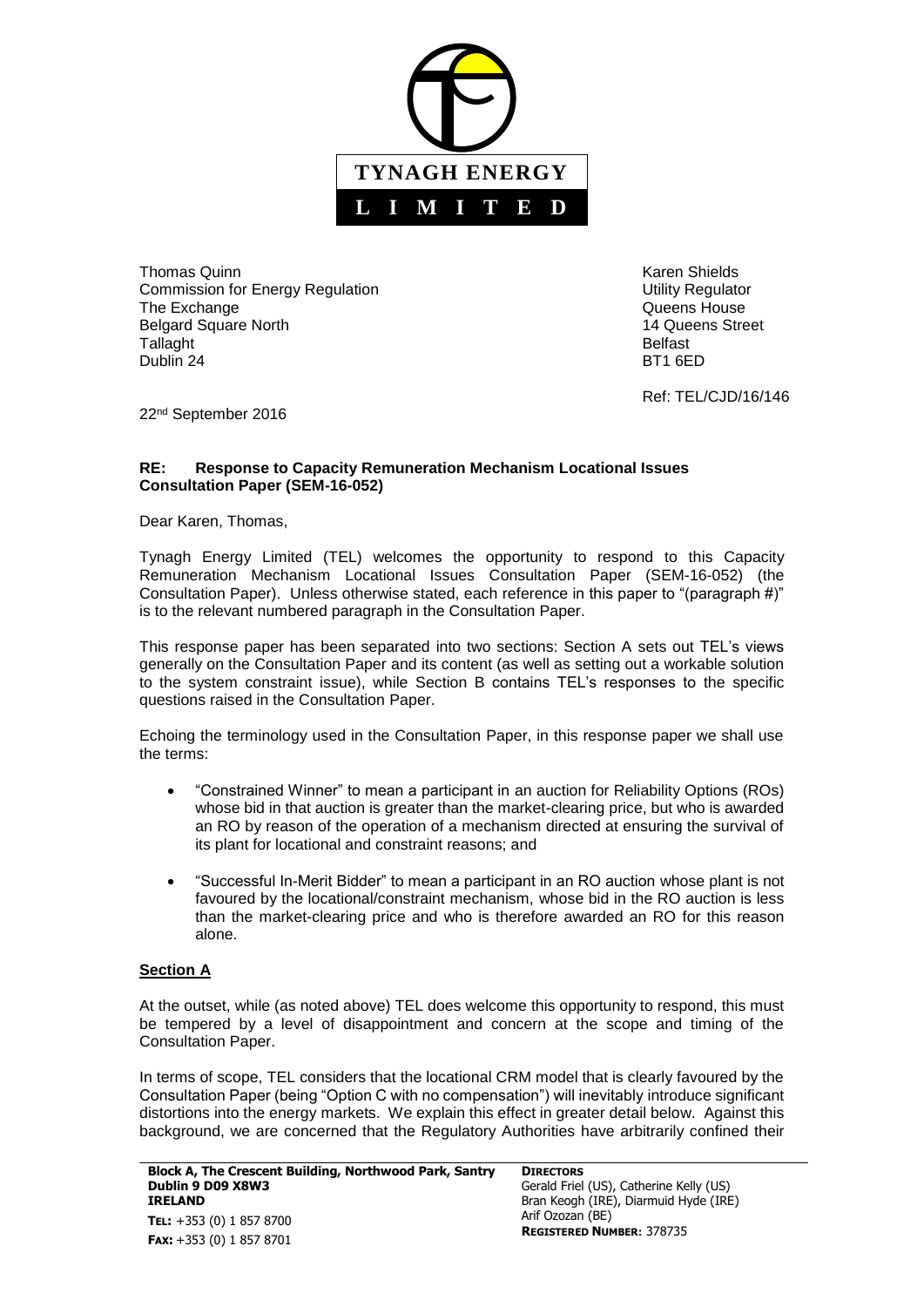

consideration of the issue to the CRM workstream rather than engaging in a more holistic analysis.

This is compounded by the accelerated response timeline for the Consultation Paper (4 weeks only) relative to the significance of the design issues raised, and the impression that the Consultation Paper has been introduced, in some haste, to the end of the workstream programme in disregard for the other locational signals that were referred to in CRM1.

For these reasons, we believe that valid questions may be asked as to whether the Consultation Paper, and the process that produced it, meet the standards of conduct that both statute and natural justice require of the Regulatory Authorities. With particular relevance to the Commission for Energy Regulation, these include:

- the obligation, pursuant to section 9BC(2)(b) of the Electricity Regulation Act 1999, to ensure that TEL is able to finance its electricity generation activities;
- the prohibition, pursuant to section 9BC(6)(a) of the Electricity Regulation Act 1999, against discriminating unfairly between TEL and the other electricity generators affected by the Consultation Paper;
- the general obligation to engage in a public consultation process that is imposed pursuant to section 9(1)(b) of the Electricity Regulation Act 1999 – in order to satisfy this obligation, we contend that any consultation needs to be properly scoped and accompanied by a response deadline that corresponds with the significance of the issue at hand; and
- the State aid rules (including for the reasons that we set out below in our discussion of the EU Guidelines on State aid for environmental protection and energy 2014-2020.

We now turn to set out our views on the substantive issues raised by the Consultation Paper.

### **1. Market Distortion (Energy & CRM)**

The Consultation Paper does not consider the distortive impact that a locally constrained CRM could have on the Day-Ahead and Intra-Day Markets. The Consultation Paper does acknowledge, in passing, that some bidders (unconstrained) may place bids that are less than their true fixed costs (paragraph 3.3.8) and that some bidders (constrained) may be tempted to bid in above their fixed costs (paragraphs 5.2.4 and 5.2.5). However, no attempt is made to quantitatively assess the potential impact, on the Day-Ahead and Intra-Day Markets, of the acceptance of out-of-merit bids in CRM.

When an unconstrained capacity market was introduced into the New England Market (ISO-NE) there was a polar impact on prices. In the auctions where there was excess capacity the price cleared at the price floor (\$3/MWh) and when there was insufficient capacity the price cleared at the price cap. This is shown in Figure 1.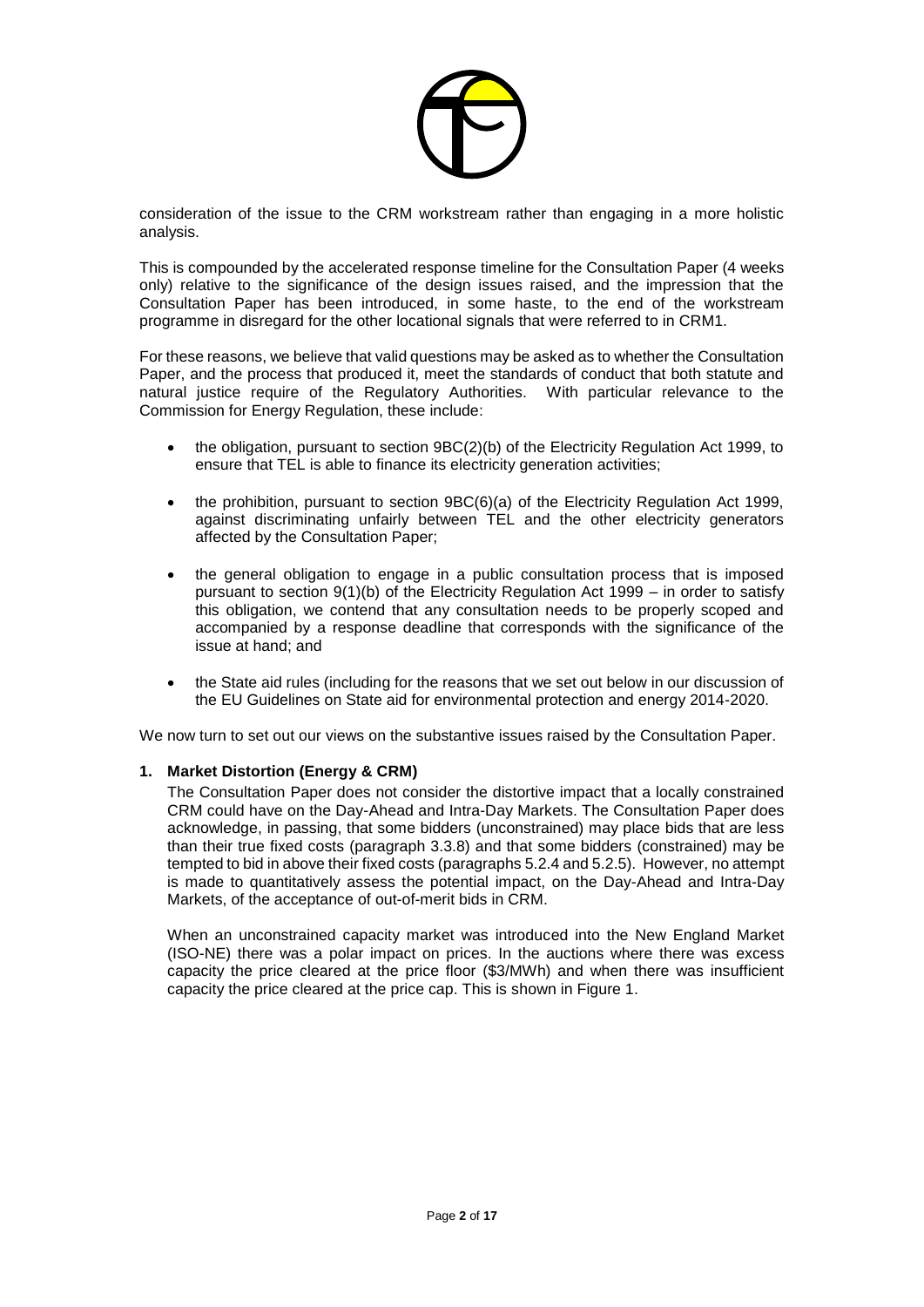

The reason participants will bid below their fixed costs is due both to the binary nature of the mechanism, and the excess capacity on the system. The knowledge that a plant would receive nothing at all if unsuccessful would drive plants to bid into the auction at a level lower than their fixed costs in the belief that they would be able to gain Infra Marginal Rent in the energy markets to contribute to their fixed costs. This reinforces paragraph 3.3.8.

In the capacity market under the favoured option, it appears likely that the Constrained Winners, who will (it is proposed) be "paid as bid" will receive a minimum of €8/MWh (the price cap)<sup>1</sup>, while those who are successful in the general auction (i.e. the Successful In-Merit Bidders) may only receive €3/MWh<sup>2</sup>. The effect of this difference will be felt in the energy markets, as those who have already recovered their fixed costs will have a comparative advantage. The Successful In-Merit Bidders will have to attempt to recover their fixed costs through the periods that they are on in the energy markets.

Effectively, any Successful In-Merit Bidder would have to bid into the energy markets at a €5/MWh premium relative to the Constrained Winners – not due to any fundamental efficiency of the Constrained Winner, but due to the economic effect of its having been awarded an RO at an inflated price.

Table 1 illustrates the price stack and merit order using a top price methodology for a number of the larger plant in the system (taken from August 31<sup>st</sup>):

 $\overline{a}$ 

<sup>1</sup> The price cap will be based on a BNE. The calculation for the BNE, and possible clearing prices for the successful in-merit bidders are described in detail in Appendix A and B.

<sup>2</sup> See Appendix A.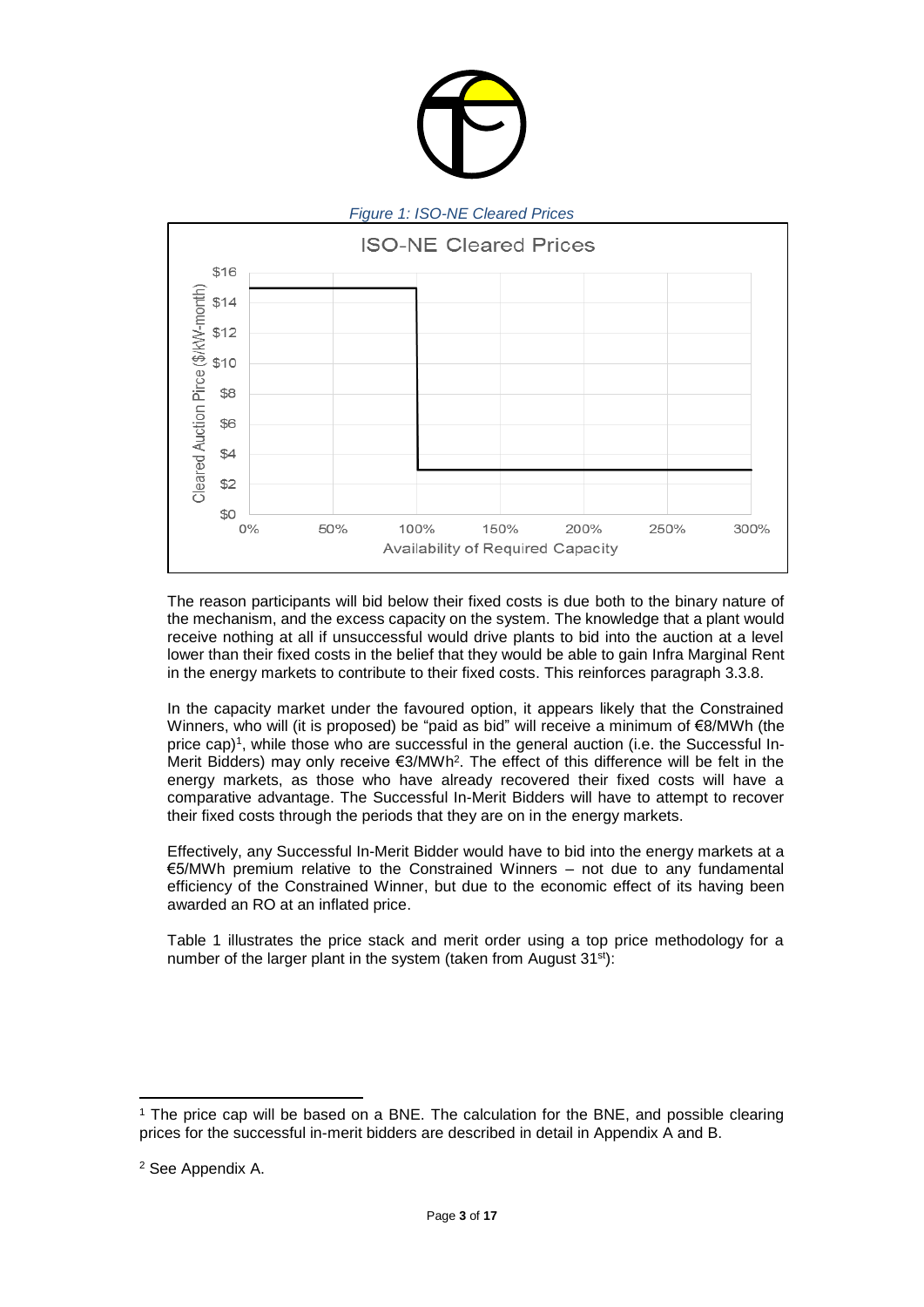

### *Table 2: Current Top Price for SEM Plants*

| <b>Avg Top Price</b> | <b>Merit Order</b> |
|----------------------|--------------------|
| €17.49               | 1                  |
| €27.80               | 2                  |
| €28.28               | 3                  |
| €28.33               | 4                  |
| €30.74               | 5                  |
| €31.61               | 6                  |
| €32.08               | 7                  |
| €32.18               | 8                  |
| €34.74               | 9                  |
| €35.06               | 10                 |
| €35.96               | 11                 |
| €37.16               | 12                 |
|                      |                    |

If we assume that those plant who expect to be Constrained Winners, and who know that they will be paid as bid, decide to bid in the price cap of €8/MWh and all Successful In-Merit Bidders receive a price of €3, then the Successful In-Merit Bidders will have to bid the difference into their energy bids. Table 2 shows the impact the Constrained Winners could have on I-SEM merit order:

| <b>Plant</b>         | <b>Avg Top Price</b><br>with Adders | <b>Merit Order</b> | <b>Adjustment to</b><br><b>Merit Order</b><br><b>Position</b> |
|----------------------|-------------------------------------|--------------------|---------------------------------------------------------------|
| Synergen             | €17.49                              | 1                  |                                                               |
| Ballylumford 1 and 2 | €32.07                              | 2                  | $+5$                                                          |
| Huntstown 2          | €32.18                              | 3                  | $+5$                                                          |
| Whitegate            | €32.80                              | 4                  | $-2$                                                          |
| <b>Great Island</b>  | €33.28                              | 5                  | $-2$                                                          |
| Aghada 2             | €33.33                              | 6                  | $-2$                                                          |
| Coolkeeragh          | €34.74                              | $\overline{7}$     | $+2$                                                          |
| Huntstown 1          | €35.06                              | 8                  | $+2$                                                          |
| Tynagh               | €35.74                              | 9                  | $-4$                                                          |
| Shellybanks A and B  | €35.96                              | 10                 | $+1$                                                          |
| Moneypoint 1,2,3     | €36.61                              | 11                 | $-5$                                                          |
| Kilroot 1,2          | €37.16                              | 12                 |                                                               |

*Table 3: CRM effect on I-SEM Energy Market Merit Order*

l

<sup>&</sup>lt;sup>3</sup> Coolkeeragh were on an outage on August 31<sup>st</sup> and had previously submitted a standing bid, which due to a drop in gas costs put them bottom of the stack. We have adjusted their price based on their usual difference from the other plants.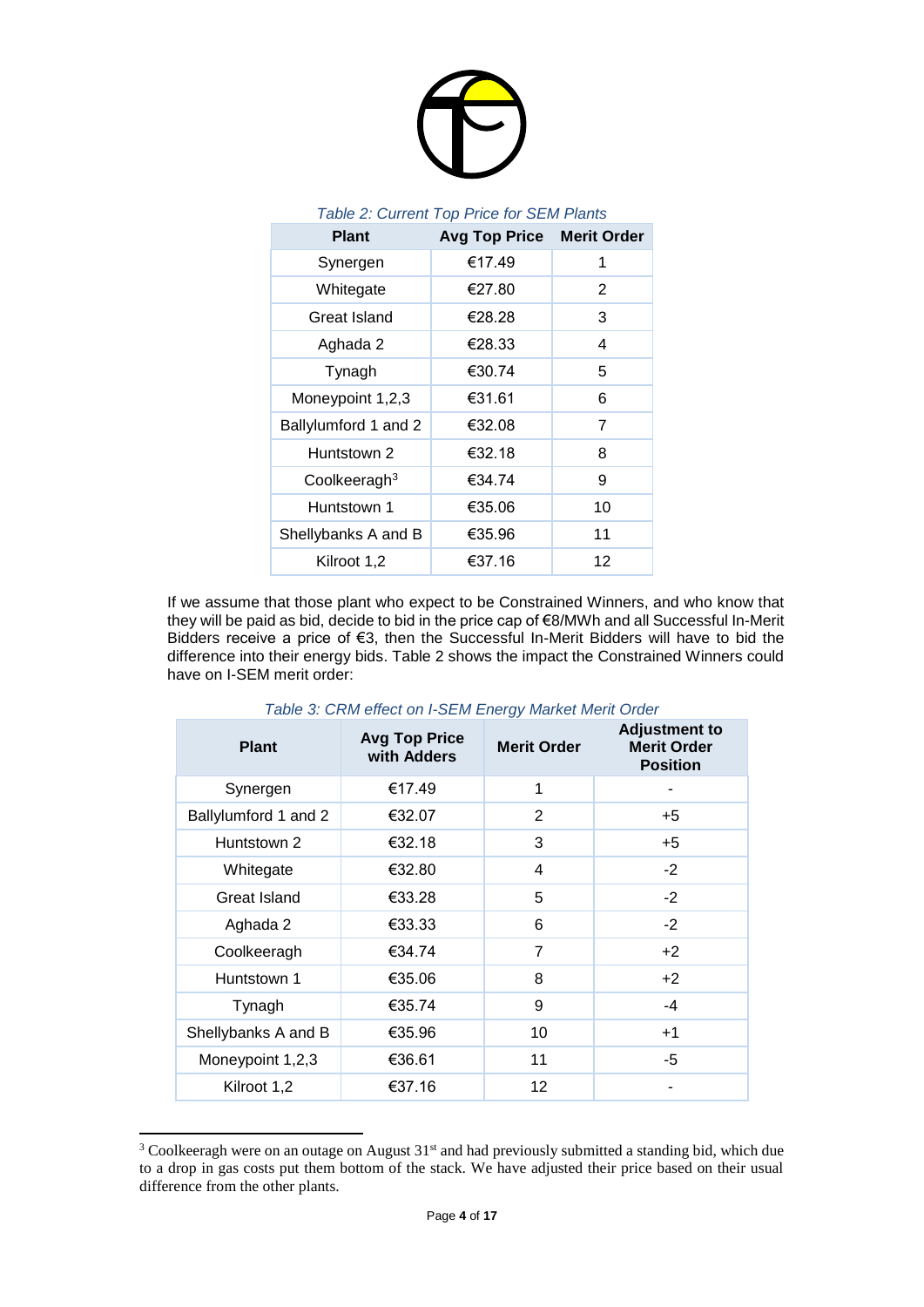

It is clear from this example that any of the proposed CRM auction designs that:

- remunerates Constrained Winners for ROs on a "pay as bid" basis;
- remunerates Successful In-Merit Bidders for ROs by paying the capacity auction clearing price; and
- thereby introduce significant differences between the capacity prices received by the two categories of RO holders,

is likely to have a significant effect on the out-turn of the energy markets. This is likely to see the Constrained Winners earn significant additional profits through the positive changes in their energy market merit order.

Considering the I-SEM will be part of the European price coupling mechanism, the energy market distortions due to the differing tranches of capacity payments from the CRM will not just affect the I-SEM, but the whole price coupled region.

Ultimately, the energy market implications from accepting out-of-merit bids at higher than auction cleared prices is in direct conflict with the European Commission's "Generation Adequacy in the internal electricity market – guidance on public interventions" paper that states "*capacity mechanisms should not adversely affect the operation of market coupling, including intra-day and balancing markets*" 4 .

### **2. Distorted Exit and Entry Signals**

 $\overline{a}$ 

The Consultation Paper appears to be drafted on the basis that the failure by a particular plant to win an RO is equivalent, in I-SEM, to the issuance of an exit signal to that plant. This seems reasonable. However, it needs to be borne in mind that a wider category of outcome under I-SEM – namely, the failure of a plant to recover its fixed costs – will also amount to the issuance of an exit signal. TEL is concerned that the energy market distortions described above will result in the issuance of exit signals in a manner that is far wider than the "controlled exit" that is contemplated by the market design.

If, as is supposed in paragraph 3.3.8, bidders for ROs bid below their LRMC and the RO auction price tends to €0/MWh (see paragraph 5.2.3), then some Successful In-Merit Bidders will have under-recovered their fixed costs from the CRM. They will still need to recover these costs from the energy market. But in the energy market, we then have the spectre of Constrained Winners dampening the required rise in energy prices due to the merit order effect discussed above. This will limit the extent to which a Successful In-Merit Bidder, who happens to have under-recovered its fixed costs in the CRM, can contribute to its fixed costs through infra-marginal rent in the energy markets.

Even a Successful In-Merit Bidder that, on an objective basis, may be regarded as "highly efficient", might not be able to recover its fixed costs in the capacity market or in the energy market and may be forced to close. The rate of closure will then be greater than the controlled exit that might be considered a reasonable pillar of market design.

<sup>4</sup> Brussels, 5.11.2013, SWD(2013) 438 final. See text box on page 32, entitled "Avoiding distortion of competition and trade".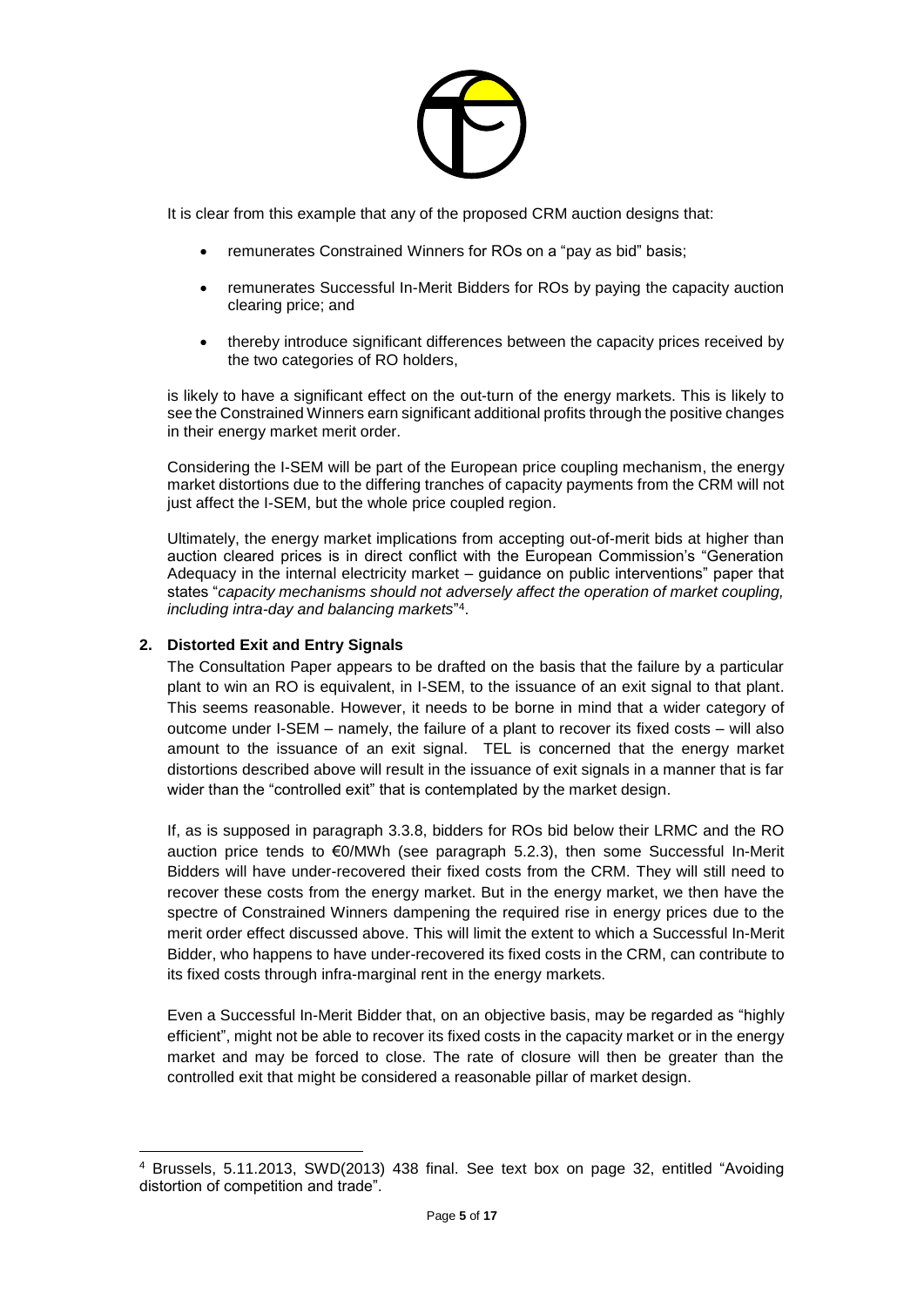

Furthermore, in the medium term the North South Interconnector will be built. This will reduce the security of supply issues in the North, and will reduce the constraints applying to Northern plants. The problem with giving support to these Northern plants now, in the form of a preferential capacity payments, is that incorrect exit signals will be created, potentially meaning relatively more efficient plant in the South will exit the market. This in turn will lead to higher prices in the energy markets. The Consultation Paper makes this important point in paragraph 3.2.35 but, surprisingly, does not then develop it.

# **3. State Aid Guidelines Issue**

 $\overline{a}$ 

TEL would like to emphasise that any proposal to award ROs to Constrained Winners on an out-of-merit, "paid as bid" basis is in direct conflict with the European Commission's State Aid Guidelines<sup>5</sup>.

While it is asserted in the Consultation Paper (at paragraph 1.3.3) that these Guidelines are "[fundamental] to the SEM Committee's consideration of the [locational CRM] proposals", and issues with compliance are referred to  $-$  in passing  $-$  in the body of the Consultation Paper, TEL does not consider that the Consultation Paper fully captures the extent of this conflict. It is also worth noting that in its discussion of State aid for reasons of generation adequacy, the Guidelines make no explicit mention of locational issues.

The main areas of conflict are the proportionality and avoidance of undue negative effects on competition and trade.

In terms of Proportionality (3.9.5) of State aid, the guidelines state

- *(229) A competitive bidding process on the basis of clear, transparent and nondiscriminatory criteria, effectively targeting the defined object, will be considered as leading to reasonable rates of return under normal circumstances.*
	- o The proposal to provide locally constrained generators with the knowledge that they will be awarded ROs irrelevant of their auction position, and will be paid as bid, is an uncompetitive bidding process, is discriminatory to other participants and will not lead to a reasonable rate of return for the consumer.
- *(230) The measure should have built-in mechanisms to ensure that windfall profits cannot arise.*
	- $\circ$  As shown in the examples above, locally constrained units will now have the ability to receive super normal profits through a combination of the CRM and energy markets.
- *(231) The measure should be constructed so as to ensure that the price paid for availability automatically tends to zero when the level of capacity supplied is expected to be adequate to meet the level of capacity demanded.*
	- o "Pay as bid" for out-of-merit units will prevent the price paid for availability to tend to zero. Even though the auction price might tend to zero, the price paid to Constrained Winners (and borne ultimately by consumers) will not tend to zero.

<sup>5</sup> Guidelines on State aid for environmental protection and energy 2014-2020 (2014/C 200/01)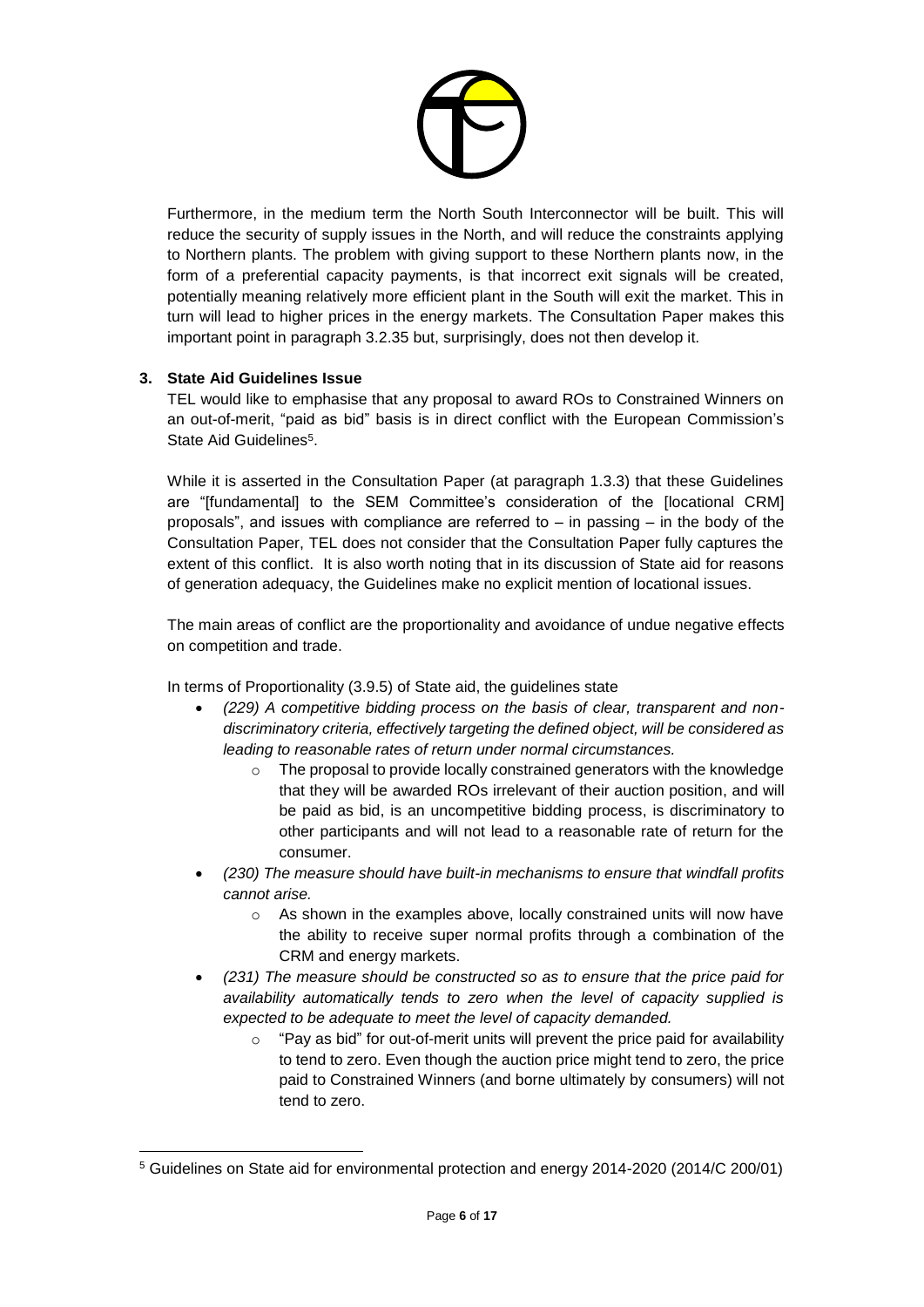

For avoidance of undue negative effects on competition and trade (3.9.6), the guidelines state that the measure should:

- *233 (b) not undermine market coupling, including balancing markets.*
	- o The examples above highlight the significant potential impacts on the prices in the energy markets (Day-Ahead, Intra-day and Balancing Markets) as a result of a locational CRM. This decision will not only impact on the I-SEM energy markets but will also affect other European energy markets through the Pan European Day-Ahead market coupling (EUPHEMIA).
- *233 (c) not undermine investment decisions on generation which preceded the measure or decisions by operators regarding the balancing or ancillary services market.*
	- $\circ$  The decision to provide locally constrained units with a bidding advantage over other participants in CRM auctions will impact significantly on participants that had developed plans to upgrade their plants to provide the necessary DS3 system services. TEL has presented proposals, to the TSO, for upgrading the plant to provide DS3 system services. As shown above, if a two tiered clearing price is implemented in CRM, a number of more efficient plants could be faced with distorted exit signals which will undermine investment decisions for providing DS3 system services, distort the pricing in the DS3 auctions (once these eventually commence) and generally impair the operation of the DS3 programme.
- *233 (d) not unduly strengthen market dominance.*
	- o As shown above, generators outside of the constraints may be forced to close because of unintended exit signals from perverse RO allocation results and distorted energy market prices. If any of the high merit unconstrained plant were to close, the market dominance of ESB would be unduly strengthened as a result of the locational CRM.
- *233 (e) give preference to low-carbon generators in case of equivalent technical and economic parameters.*
	- o The acceptance of out-of-merit bids will reduce the total capacity requirement that remains to be satisfied from the CRM auctions. Subsequently, the locally constrained mechanism will push lower-carbon producing generators (more efficient gas plant, biomass plant and wind generators etc) further down the merit order in favour of inefficient high carbon incumbent technologies.

# **4. Potential Solution**

The problem that has to be solved has two aspects to it:

- the need to adequately reward the availability of generating capacity in a manner that complies with State aid guidelines and does not distort the energy market (we will refer to this as the "Capacity Issue"); and
- system constraints issues that require the continued viability of certain constrainedon plant (we will refer to this as the "System Constraints Issue").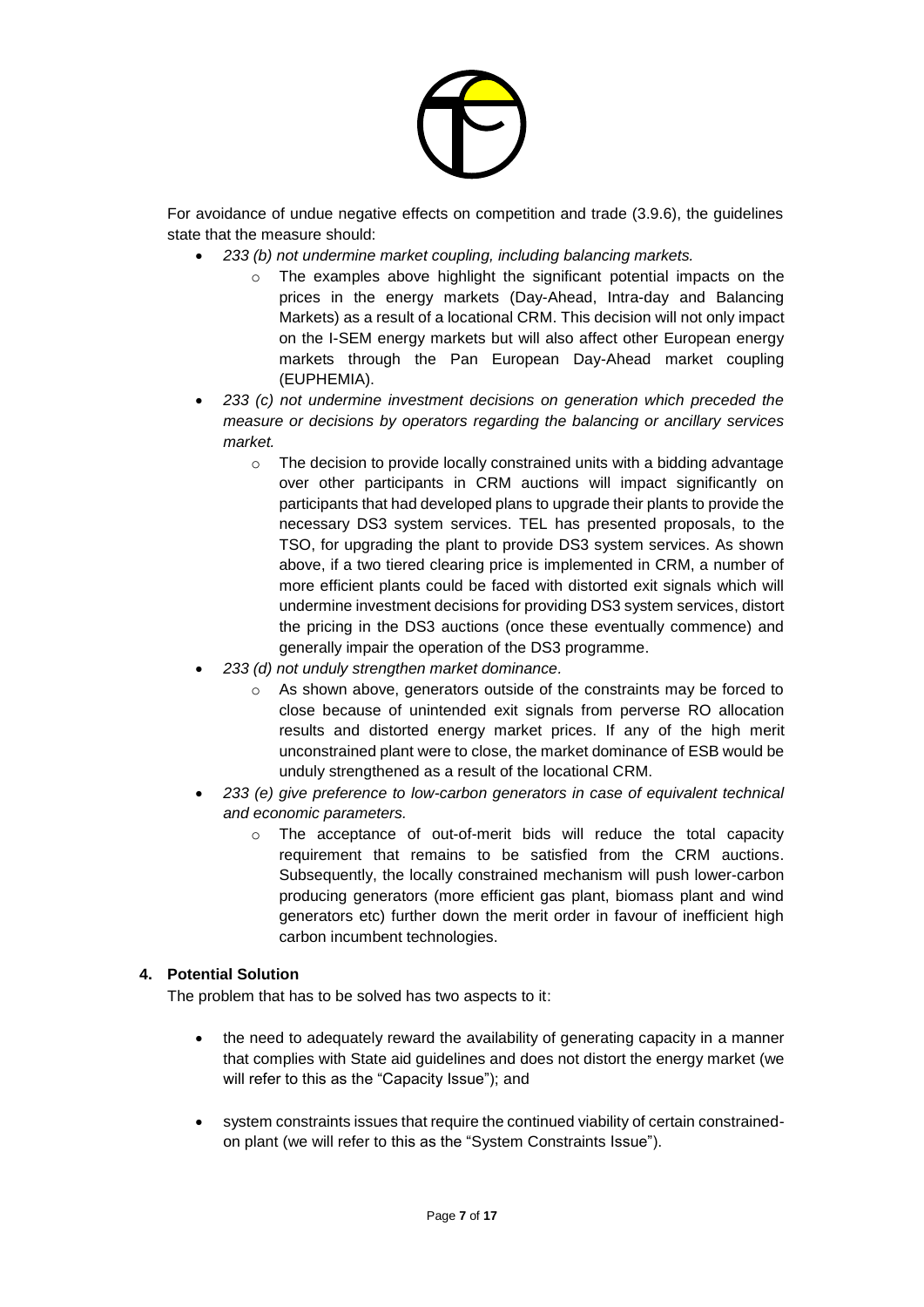

A potential solution is to split these two issues up and to resolve each one on a selfcontained basis. TEL proposes the following package of solutions:

- Capacity Issue: operate an unconstrained capacity market under which ROs are allocated solely by auction result (and might therefore be expected to be awarded to the most efficient plant). In the event of excessive capacity on a market-wide basis, the RO price would be expected to tend towards zero. This will be more likely to meet State aid requirements.
- System Constraints Issue: offer a "Strategic Reserve" contract (being, we acknowledge, a new form of contract that would need to be designed) to each plant that is identified as being required for system security reasons, but which has not been successful in the RO auction. The contract will be for audited fixed costs plus a normal profit. These plant will be required to bid into the Energy Markets at a price of long run fixed costs minus the clearing price in the CRM Auction. There would also be a claw back of 95% on any additional profit that the plant would make through the energy markets. The plants will then earn sufficient revenue that they will meet their fixed costs, but will not effectively be double paid.

This type of contract is already being offered by National Grid in GB (though granted currently for durations of 3-6 months).

Some features of the proposed solution are:

- 1) It solves the Capacity Issue
- 2) It solves the System Constraints Issue
- 3) This will not cause a distortion of the energy market as the less efficient plant will be required to bid in their LRMC less the capacity clearing price. Subsequently they should stay in the same merit order position as they would with an unconstrained auction. This assumes that all other participants will seek to recover their fixed costs in the energy market.
- 4) There will be no perverse incentive. The constraint affected efficient plants would have an incentive to win in the auction, and earn greater profit in the energy markets rather than have a limited regulated profit through the strategic reserve.
- 5) The CRM cost to the consumer as modelled in Appendix B is likely to be reduced.
- 6) Most significantly the auction will be far more likely to clear a European State aid test.

Table 3 highlights a comparison of the proposal with "Option C and no compensation"(which appears to be the option preferred by the Regulatory Authorities), using the criteria that have been considered in the consultation: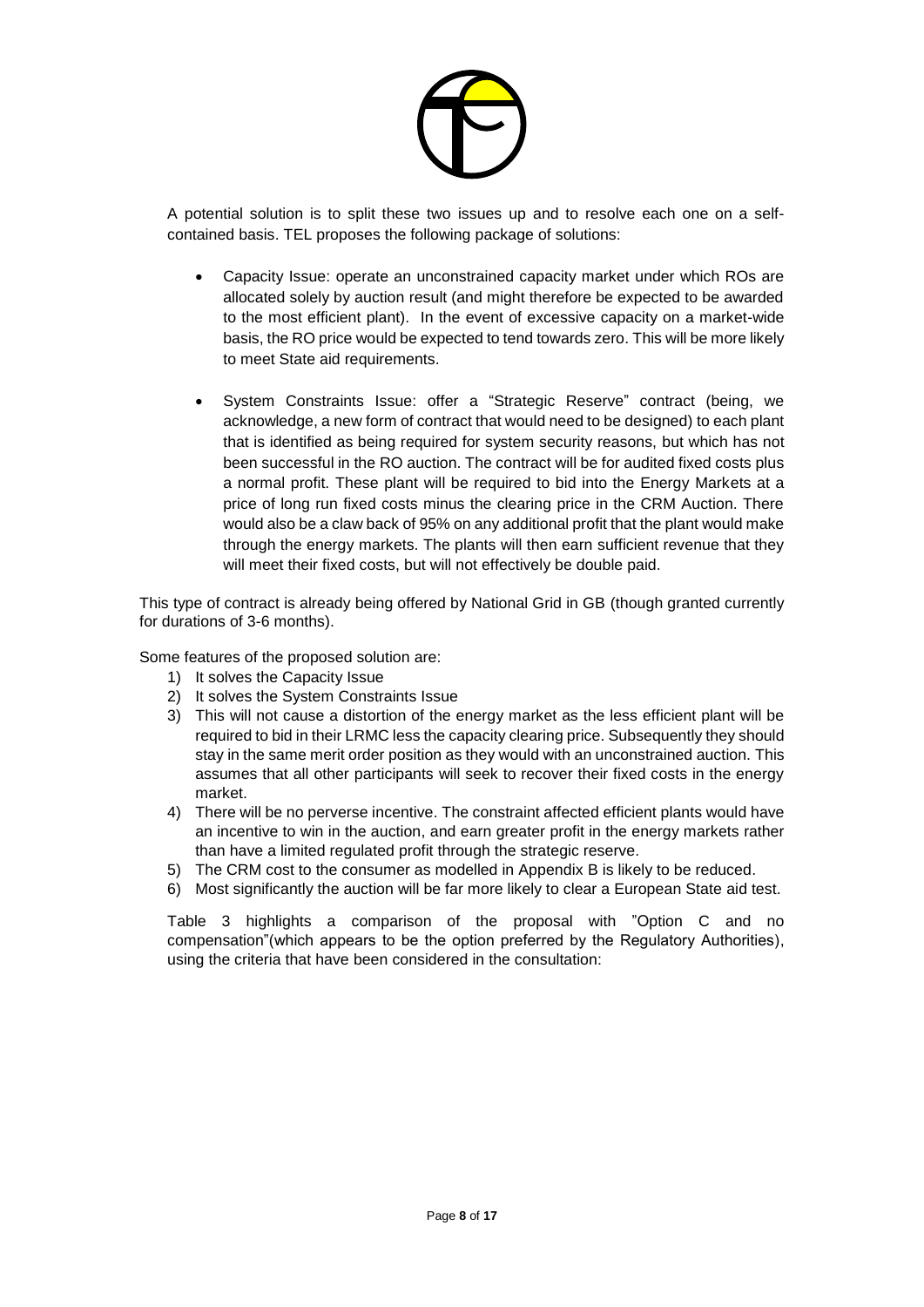

# *Table 4: Comparison of Option C and Proposed Solution*

г

| <b>Criterion</b>                  | <b>Option C With No Compensation</b><br>(favoured in Consultation Paper)                                                                                                                                                                                                                                  | "Preferred Plants" bid in LRMC                                                                                                                                                                                                                                                                                                      |
|-----------------------------------|-----------------------------------------------------------------------------------------------------------------------------------------------------------------------------------------------------------------------------------------------------------------------------------------------------------|-------------------------------------------------------------------------------------------------------------------------------------------------------------------------------------------------------------------------------------------------------------------------------------------------------------------------------------|
| Internal<br>Electricity<br>Market | This could distort cross border markets<br>as some highly inefficient plants may<br>become competitive in the market. This<br>is in direct violation of State aid.                                                                                                                                        | No distortion in the cross border market,<br>GB plants can compete in CRM and if<br>successful, would receive the same<br>payment as all other participants.                                                                                                                                                                        |
| Security of<br>Supply             | This system does not guarantee Long<br>Term Generation Adequacy as it has the<br>potential to lead to a very low RO price,<br>leading to successful bidders not being<br>able to meet their fixed costs and<br>subsequently leaving the system                                                            | Similar to Option B, there may be more<br>than the minimum of plants in the<br>market.                                                                                                                                                                                                                                              |
| Competition                       | through<br>Reduces<br>competition<br>guaranteed selection.<br>Poor entry signals.<br>Lack of transparency as it may not be<br>clear why a bid has been accepted.<br>Uncompetitive bidding process<br>Is very likely to distort the Energy<br>Markets, both I-SEM and cross border                         | Promotes competition<br>through<br>an<br>unconstrained competitive auction<br>Clear entry and exit signals<br>Transparent winner determination<br>Will not distort the energy markets                                                                                                                                               |
| Equity                            | Is inequitable as more efficient plant are<br>likely to lose out on both the Energy and<br>Capacity markets.                                                                                                                                                                                              | Provides fairness to all participants, and<br>will not distort the energy market                                                                                                                                                                                                                                                    |
| Environmental                     | <b>This</b><br>does not promote<br>renewable<br>generation, due to the reduction in<br>capacity requirement for non-system<br>constrained units.                                                                                                                                                          | Provides an equitable CRM auction for<br>renewable generation                                                                                                                                                                                                                                                                       |
| Adaptive                          | Has to be continually updated to take<br>account of the changing temporary<br>system constraints                                                                                                                                                                                                          | This option is more likely to give a<br>predictable capacity market, with price<br>responding to relative scarcity.                                                                                                                                                                                                                 |
| Stability                         | The system is not stable as the risk of<br>system constraint changes will not give<br>investors' confidence in the market.                                                                                                                                                                                | No exposure to constraints in the<br>capacity market, therefore price is only<br>subject to generation adequacy.                                                                                                                                                                                                                    |
| Efficiency                        | As explained in Appendix B this does not<br>result in the most economical solution to<br>these twin problems.<br>There is unlikely to be a significant<br>difference in cost, as the energy cost is<br>likely to be significantly higher if the RO<br>winners were forced to bid in their Fixed<br>costs. | This may provide the cheapest solution<br>to the capacity issue and the cheapest<br>solution to the System Constraint issue.<br>While the RO price may be higher, the<br>cost of energy is likely to be lower.<br>Furthermore, this method is more likely<br>to show the true cost of constraints, and<br>incentivise a speedy fix. |
| Practicality/<br>Cost             | Option C requires a heuristic mechanism<br>to be developed, this will require a<br>greater solving time that the proposed<br>solution.                                                                                                                                                                    | The simple constrained auction will be<br>the simpler and quicker to solve than<br>any of the options proposed in the<br>consultation.                                                                                                                                                                                              |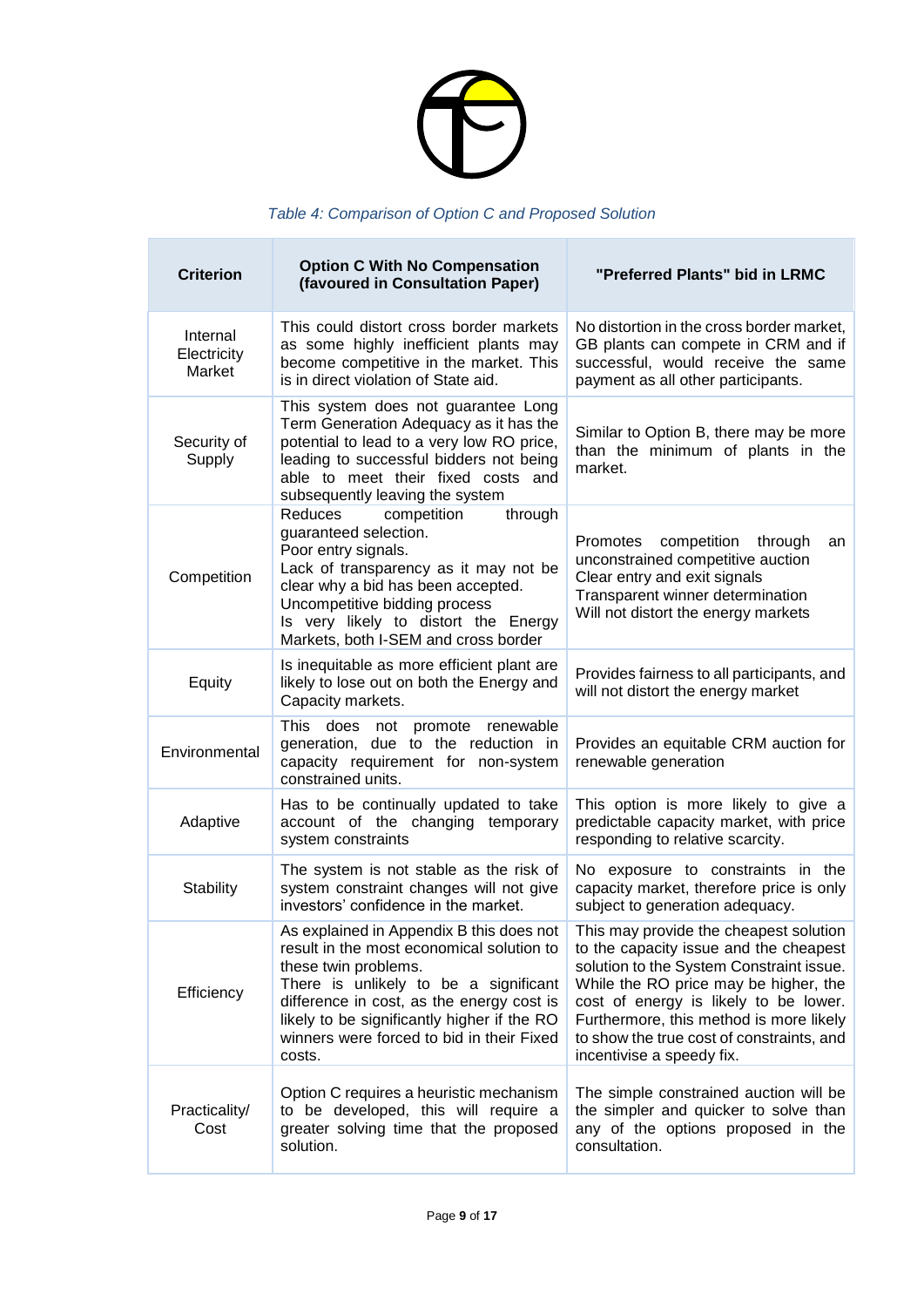

# **Section B**

#### **Outline of issue and proposed solution**

*2.6.1 Do you agree with the assessment of the potential for exit and lack of new entry during the transition period set out in this section, and do you think that the potential for exit creates a security of supply issue given locational constraints?*

TEL believes if the CRM is delivered in clear, transparent, competitive and nondiscriminatory method there will be correct exit signals provided to the market participants. TEL does not agree that the capacity mechanism is the appropriate tool to deal with locational issues.

*2.6.2 Do you agree that locational constraints should be incorporated in the CRM? Please elaborate your rationale in your response.*

TEL does not agree that locational constraints should be incorporated in the CRM. Please see Section A for TEL's rationale and proposed solution for an unconstrained CRM auction with a LRMC BCOP for the constrained units.

*2.6.3 Feedback in relation to the specific Grid Code requirements are sought in respect of the following:*

- *The extent to which the Grid Code requirements can be relied upon to manage exit of plant which does not obtain a Reliability Option;*
- *Whether it is appropriate to provide assurances that generators which do not obtain a Reliability Option in the transitional auctions (which happen on a T-1 basis) be released from their obligations to give 3 years notice in accordance with the Grid Code; and*
- *Whether the Grid Code requirement should be extended from 3 years notice, to say 3 years 6 months to align with T-4 auction timings.*

TEL does not believe that the uncompetitive and discriminatory auction process, as proposed, will produce the correct exit signals in the I-SEM. Therefore, TEL believes that it is unfair to units (and simply a further instance of discrimination), which are in-merit and are rejected from the RO due to a TSO constraint, to be subjected to a Grid Code requirement to provide three years notice. Accordingly, if an in-merit unit has been rejected it should not be subject to the Grid Code requirement notice period.

In all cases, a Grid Code notice period of any length cannot be relied upon in the case of a sudden and distressed market exit due to the insolvency of the licensed generator (which, ultimately, is the potential consequence of an exit signal). Any assertion that such a notice mechanism can be relied upon as a management tool is a clear indication of favouritism towards portfolio generators who will have remaining licensed activities following the exit of any of their plant, as these are the only parties likely to be incentivised to comply with such Grid Code obligations.

*2.6.4 Do you agree with the key principles proposed for any locational capacity framework within the CRM?*

Please refer to 2.6.2. in this Section B.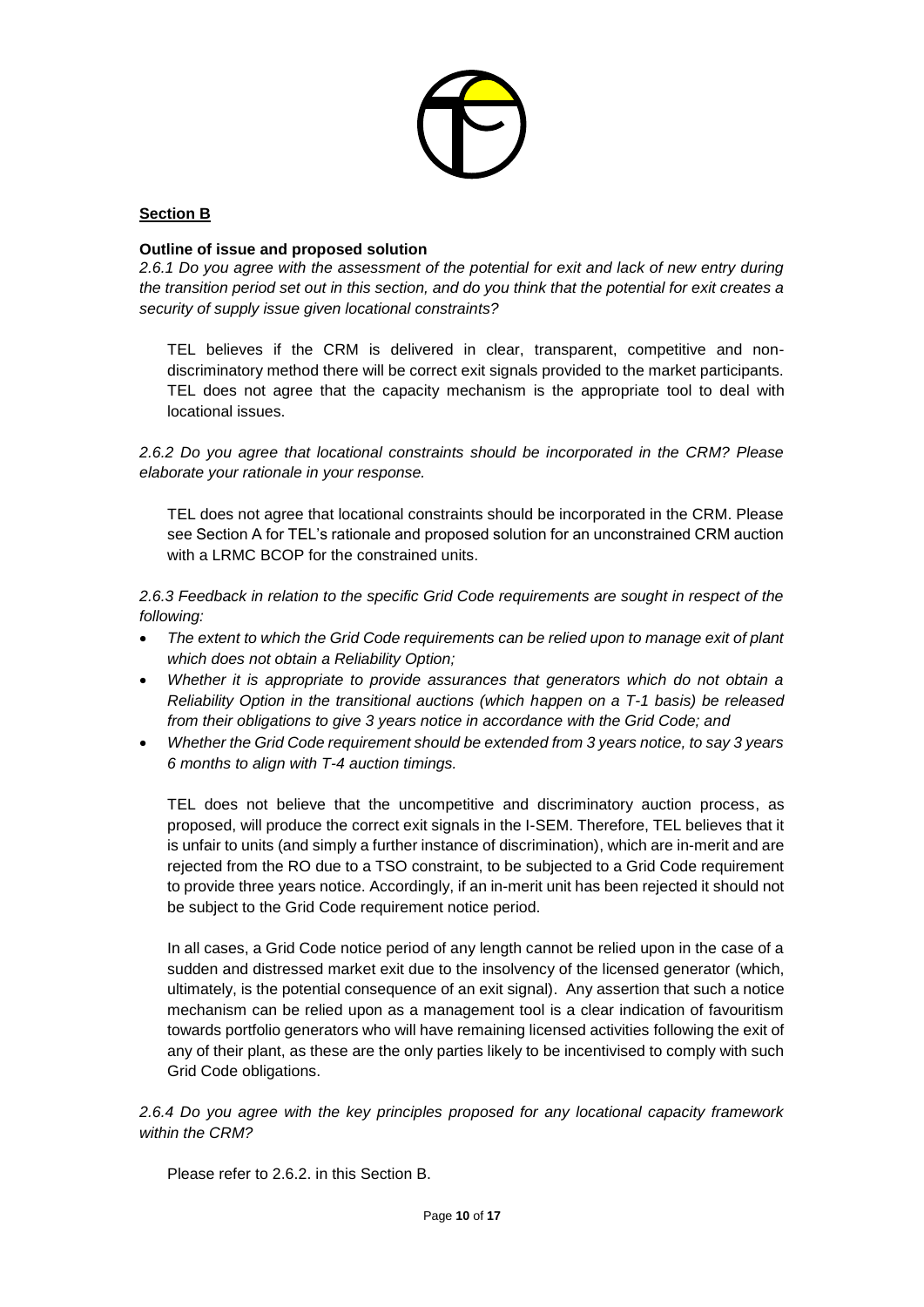

*2.6.5 Do stakeholders agree that clear and large existing capacity delivery constraints should be reflected within the CRM auction, for example limiting this to the North-South constraint and the Dublin area constraint?*

TEL does not agree with incorporating mechanisms into the CRM to accommodate constraints especially if it could mean the failure of CRM due to EU State aid guidelines. The CRM was designed to be a mechanism to ensure security of supply in the single I-SEM zone, not a complex multiple zone solution.

Locational constraint issues should be solved outside of the capacity mechanism, even if it means having a Strategic Reserve or a system as described in section A where plants would be allowed bid in their LRMC in the Balancing Market to ensure that they achieve their fixed costs.

# *2.6.6 Do stakeholders agree with the high level proposed solution for dealing with locational capacity issues?*

TEL does not agree with the high level proposed solution for dealing with locational capacity issues. The acceptance of out-of-merit bids on a "pay as bid" basis, distorts the CRM auction and the energy markets in both the I-SEM and the PCR. Such a proposal is in direct violation of the EU State aid guidelines that call for a competitive bidding process on the basis of clear, transparent and non-discriminatory criteria while effectively targeting the defined object.

*2.6.7 If you do not agree with or have further views on any of the proposals or assessment set out in this section, please outline why and where relevant suggest alternatives.*

Please refer to the potential solution outlined in section A of this response.

# **Auction Design Framework**

*3.6.1 Which option do you prefer for the Auction Design Framework and why?*

TEL believes that none of the options provide a transparent and non-discriminatory CRM auction which will not distort the energy markets. TEL believes that, apart from Option B, all of the other options are in direct violation of EU state aid guidelines. Please see the proposed solution in Section A that would provide the CRM objectives of security of supply without distorting the energy markets and comply with EU state aid guidelines.

*3.6.2 Should the capacity price be set equal to: a) the highest-priced bid accepted in the unconstrained merit order; or b) the highest-priced bid which is both: accepted in the unconstrained merit order; and selected as a winning bid after lumpiness and locational considerations have been resolved?*

As stated above, TEL does not agree with including locational constraints to the CRM auction. The CRM 3 decision has introduced flexible bid structures, a sloped demand curve and a winner determination of evaluating total social welfare. The combination of these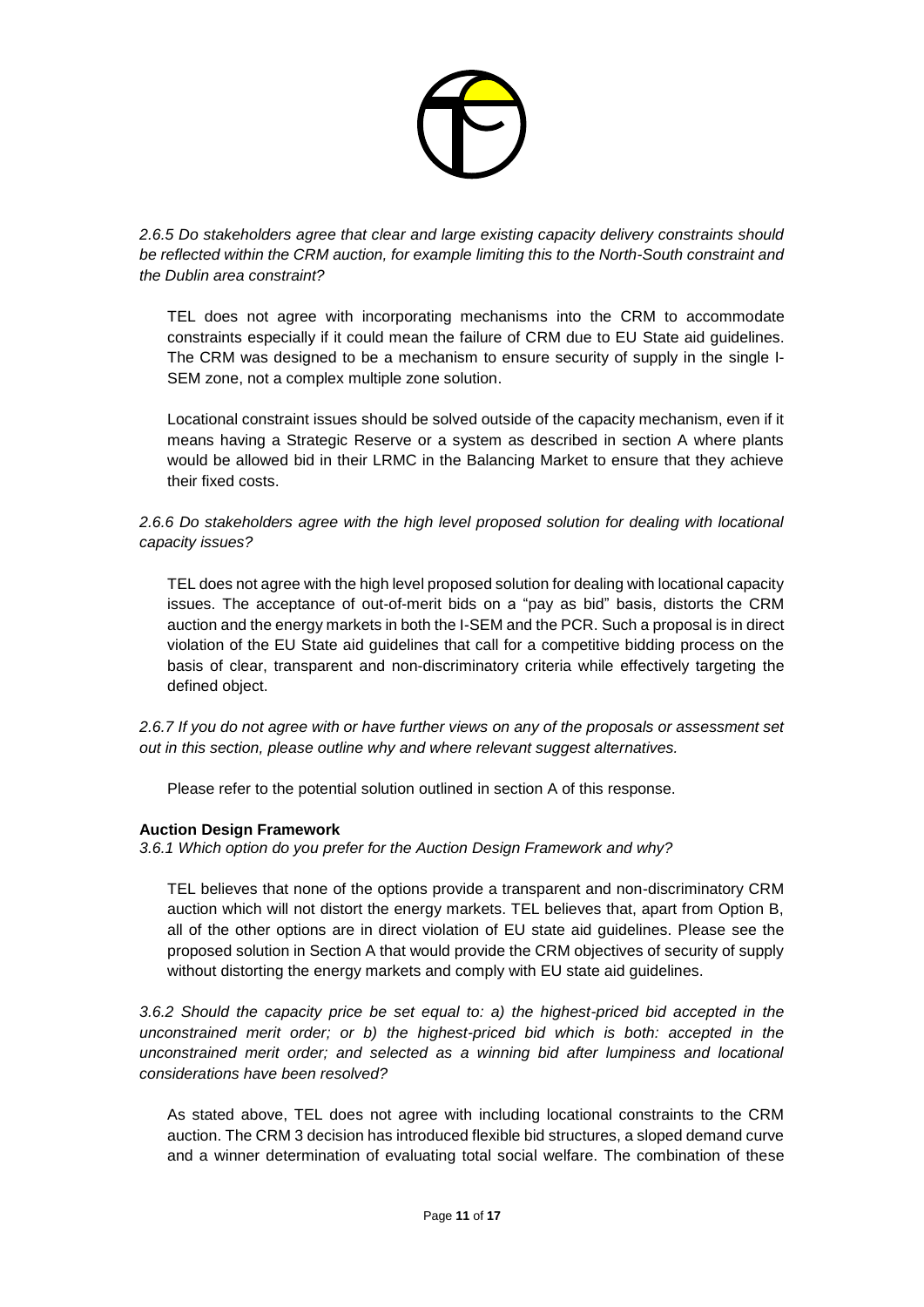

three design features should mitigate the need for acceptance of out-of-merit bids for lumpiness issues. Therefore, TEL does not agree with the acceptance of out-of-merit bids.

*3.6.3 Should a bidder that would have been accepted in an unconstrained auction but which is not awarded an RO receive a "constrained-off" payment in the CRM? If yes, how should the "constrained-off" payment be determined, and why?*

Please refer to 3.6.2. in this Section B.

*3.6.4 How should local capacity deliverability constraints be defined?* 

TEL does not agree that locational constraints should be incorporated in the CRM. Please see Section A for TEL's rationale and proposed solution for an unconstrained CRM auction with a LRMC BCOP for the constrained units.

#### **Longer Term Considerations**

*4.4.1 Should the inclusion of locational capacity delivery constraints in the CRM occur in T-1 auctions, T-4 auctions, or both?*

TEL believes that there should be no locational capacity delivery constraints in the CRM for any of the auctions.

*4.4.2 What circumstances or criteria should be considered in relation to the T-4 auctions being conducted without explicit consideration of locational capacity delivery constraints?*

Please refer to 4.4.1. in this Section B.

*4.4.3 Are there any further considerations that should be taken account of regarding the longer term management of locational capacity delivery constraints? If so please detail your rationale for these.*

N/A.

### **Local Security of Supply and Market Power**

*5.1.1 Do you believe that the suite of market power controls set out in CRM Decision 3 are sufficient to address any additional market power issues raised by local security of supply considerations? If not, what additional measure would you propose, and why?*

TEL believes the introduction of out-of-merit bid acceptance on a "pay as bid" basis for constrained units introduces significant market power issues that have not been addressed in the CRM decisions. If such a mechanism is to be implemented in the CRM auction, the capacity constraints units must have bidding code of principles to define their Net Going Forward Costs.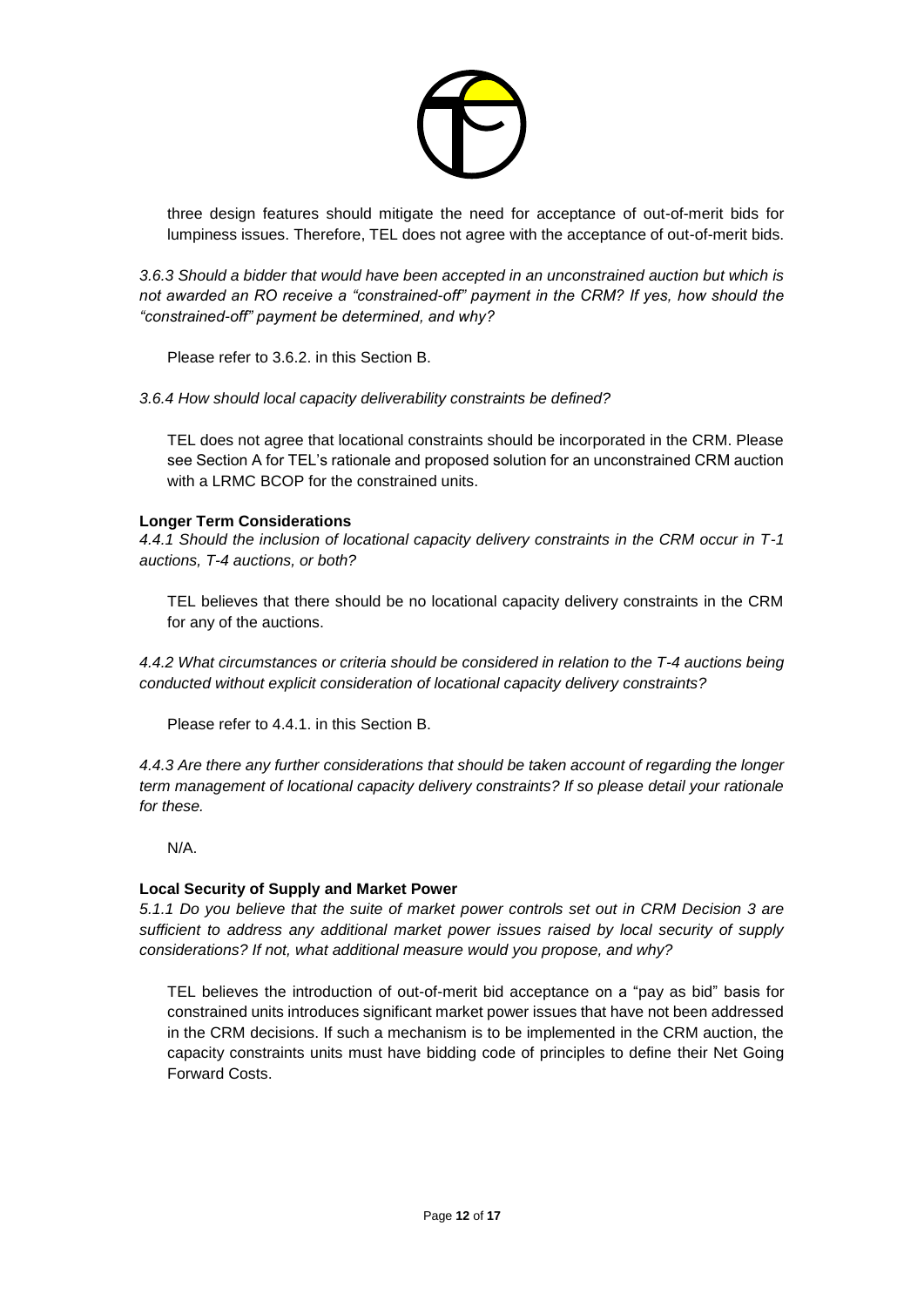

Should you have any queries, please do not hesitate to contact me.

Yours sincerely,

**Cormac Daly Risk and Regulatory Manager**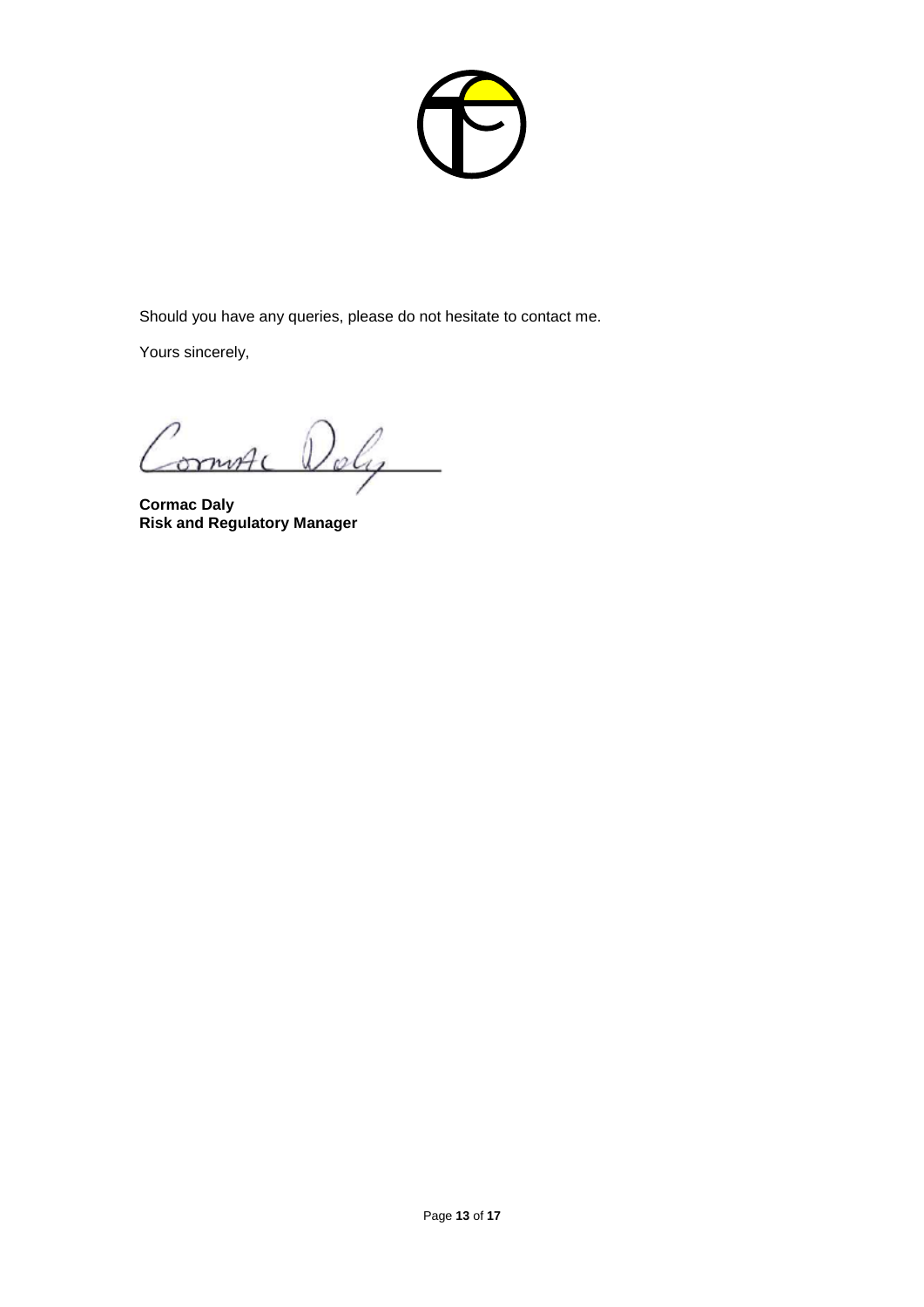

# **Appendix A**

The €8/MWh is determined from the current "Fixed Cost of a Best New Entrant Peaking Plant, Capacity Requirement and Annual Capacity Payment Sum for Trading Year 2017" Decision Paper (SEM-16-044). This is consistent with the statement made in the CRM 3 consultation that "*The use of Net CONE based upon a reference BNE cost is well established as a methodology for setting the Annual Capacity Sum in the SEM. Generally, the SEM Committee has adopted the principle of not changing methodologies that do not need to be changed when moving from the SEM to the I-SEM"*.

The Decision Paper determines the BNE Peaker Cost to be €71.45/kW/year. Assuming a number of 8760 hours in the year and an average availability of 95%, the potential auction price cap could be  $\text{\textsterling}71.45 / 8760 \times 1000 = \text{\textsterling}8.16/\text{MW}$ .

It must be noted that the CRM 3 Decision Paper did not answer the question about a multiple of the Net CONE for the auction price. Point 3.3.10 states *"The SEM Committee notes the responses that favoured an Auction Price Cap based on a multiple of the Net CONE, and their preference for the multiple to be set in the range of 1.5 to 2 times Net CONE. The SEM Committee will make a final decision on the level of the Auction Price Cap for the transitional auctions as part of the forthcoming CRM parameters consultation*". Hence, it is possible that the auction price cap and potential price a constrained winner could receive is €16.32/MWh i.e. two times the €8.16/MWh. For the purposes of the examples used in this response, we have rounded down to €8/MWh.

Appendix B in the CRM 3 Consultation Paper (SEM-16-010) highlighted the *"2015 T-4 auction in GB cleared at a price of £18/kW p.a., i.e. at only 37% of net CONE, with an extra 954 MW, 63% of the 1.5 GW maximum, extra volume in excess of target bought".* Using the assumptions that the I-SEM CRM could clear at a similar percentage and that the Net CONE is €8/MWh, it was determined that a reasonable estimate for a cleared auction price in CRM was €3/MWh.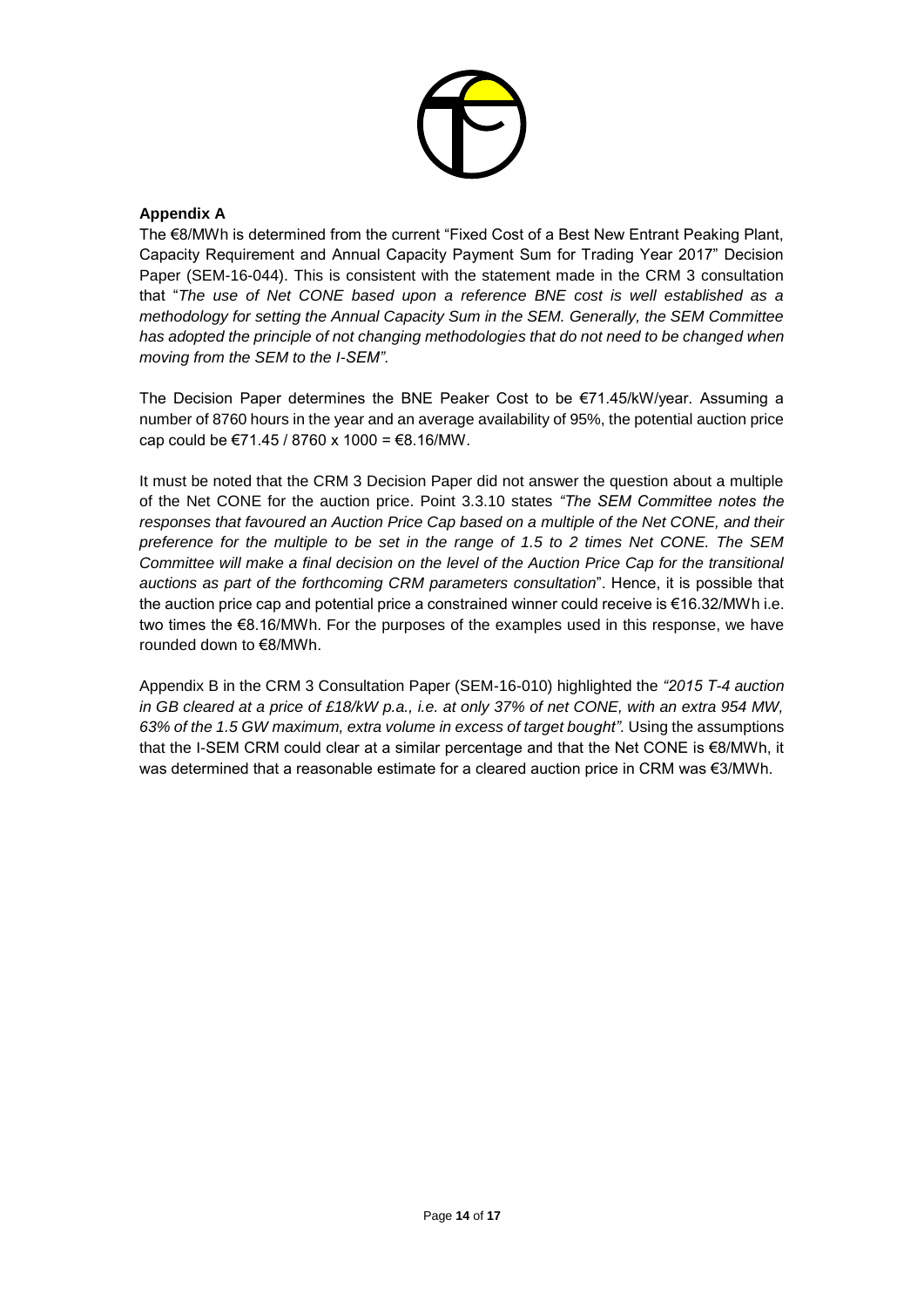

# **Appendix B**

This Appendix highlights the high level costs of the capacity auction and the cost of the proposed solution across six scenarios.

For this example the following assumptions will be applied:

- Option C has 3,700 MW behind the locational constraints (2,000 MW in Northern Ireland and five constrained plants in Dublin (1,700 MW).
- A conservative capacity requirement of 2,000 MW for Northern Ireland was determined using the methodology from the capacity requirement consultation.
	- $\circ$  High TER Peak Demand = 1,816 MW.
	- $\circ$  30% of Small-Scale Non-market adjustment = 80 MW.
	- $\circ$  Reserve Requirement = 404 MW.
	- $\circ$  High Market Demand + Reserve = 2,140 MW.
	- $\circ$  Installed Capacity required to provide the de-rated capacity requirement = 2,314 MW (2,140 MW / 0.925).
- For the TEL proposed solution it was assumed that 1,700 MW (Huntstown 2, Coolkeeragh, Ballylumford C and Dublin Bay) would decide to compete in the unconstrained auction.
- The RO requirement for installed capacity is 8,000 MW.
- The available Installed Capacity is 10,800 MW.
- A uniform derating of 92.5%.

For Option C, an unconstrained auction clearing price of either €1/MWh or €3/MWh was applied. A Price Taker Cap range of €8/MWh, €12/MWh and €16/MWh was applied as the multiplier is to be consulted upon in the CRM parameters consultation. The Price Taker Cap of €8/MWh would be the most conservative value for determining the energy market distortion. If the Price Taker Cap was €16/MWh and the constrained auction cleared was €1/MWh, the energy market distortion would be extreme as the constrained on plants would all be the high merit plants. In each of the scenarios the TEL proposed solution is at the very least competitive and potential easier to implement.

### Scenario 1

CONE =  $€8/MWh$ , Multiplier = 1, Price Taker Cap =  $€8/MWh$ , Constrained Auction Clearing Price =  $\epsilon$ 3/MWh, Unconstrained Auction Clearing price =  $\epsilon$ 3/MWh, Audited Fixed Costs = €8/MWh.

| <b>Option C with No Compensation</b> | <b>TEL Proposed solution</b>  |
|--------------------------------------|-------------------------------|
| Constrained:                         | Constrained:                  |
| 3,700 MW x 92.5% x €8/MWh            | 2,000 MW x 92.5% x €8/MWh     |
| Unconstrained:                       | Unconstrained:                |
| 4,300 MW x 92.5% x €3/MWh            | 8,000 MW x 92.5% x €3/MWh     |
| <b>Total CRM Payment:</b>            | <b>Total CRM Payment:</b>     |
| (Constrained + Unconstrained)        | (Constrained + Unconstrained) |
| €39,312/h                            | €37,000/h                     |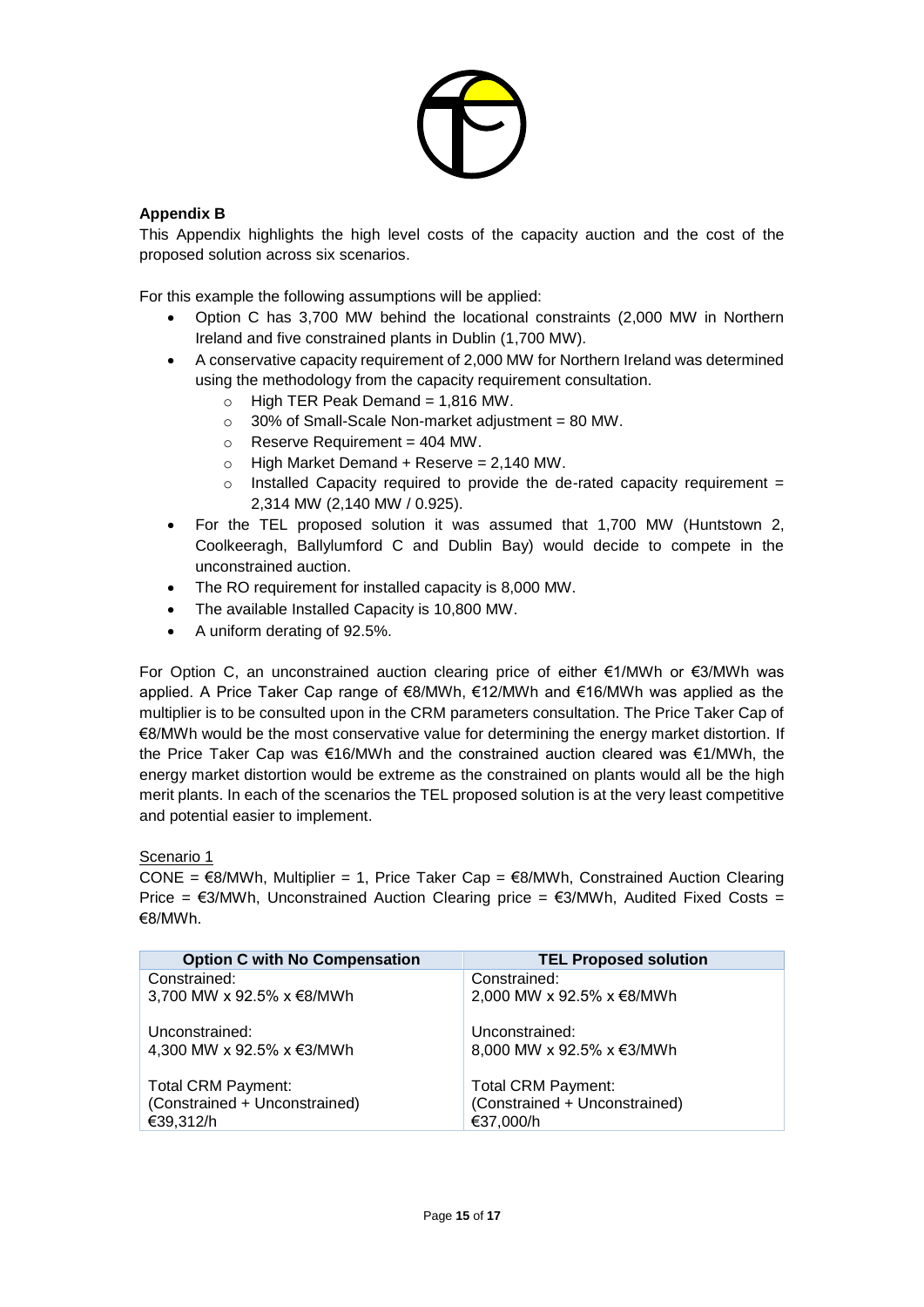

Scenario 2

CONE =  $€8/MWh$ , Multiplier = 1, Price Taker Cap =  $€8/MWh$ , Constrained Auction Clearing Price =  $\epsilon$ 1/MWh, Unconstrained Auction Clearing price =  $\epsilon$ 3/MWh, Audited Fixed Costs = €8/MWh.

| <b>Option C with No Compensation</b> | <b>TEL Proposed solution</b>  |
|--------------------------------------|-------------------------------|
| Constrained:                         | Constrained:                  |
| 3,700 MW x 92.5% x €8/MWh            | 2,000 MW x 92.5% x €8/MWh     |
| Unconstrained:                       | Unconstrained:                |
| 4,300 MW x 92.5% x €1/MWh            | 8,000 MW x 92.5% x €3/MWh     |
| <b>Total CRM Payment:</b>            | <b>Total CRM Payment:</b>     |
| (Constrained + Unconstrained)        | (Constrained + Unconstrained) |
| €31,357/h                            | €37,000/h                     |

### Scenario 3

CONE =  $€8/MWh$ , Multiplier = 1.5, Price Taker Cap =  $€12/MWh$ , Constrained Auction Clearing Price =  $\epsilon$ 3/MWh, Unconstrained Auction Clearing price =  $\epsilon$ 3/MWh, Audited Fixed Costs = €8/MWh.

| <b>Option C with No Compensation</b> | <b>TEL Proposed solution</b>  |
|--------------------------------------|-------------------------------|
| Constrained:                         | Constrained:                  |
| 3,700 MW x 92.5% x €12/MWh           | 2,000 MW x 92.5% x €8/MWh     |
| Unconstrained:                       | Unconstrained:                |
| 4,300 MW x 92.5% x €3/MWh            | 8,000 MW x 92.5% x €3/MWh     |
| Total CRM Payment:                   | <b>Total CRM Payment:</b>     |
| (Constrained + Unconstrained)        | (Constrained + Unconstrained) |
| €53,002/h                            | €37,000/h                     |

### Scenario 4

CONE =  $€8/MWh$ , Multiplier = 1.5, Price Taker Cap =  $€12/MWh$ , Constrained Auction Clearing Price =  $€1/MWh$ , Unconstrained Auction Clearing price =  $€3/MWh$ , Audited Fixed Costs = €8/MWh.

| <b>Option C with No Compensation</b> | <b>TEL Proposed solution</b>  |
|--------------------------------------|-------------------------------|
| Constrained:                         | Constrained:                  |
| 3,700 MW x 92.5% x €12/MWh           | 2,000 MW x 92.5% x €8/MWh     |
| Unconstrained:                       | Unconstrained:                |
| 4,300 MW x 92.5% x €1/MWh            | 8,000 MW x 92.5% x €3/MWh     |
| <b>Total CRM Payment:</b>            | <b>Total CRM Payment:</b>     |
| (Constrained + Unconstrained)        | (Constrained + Unconstrained) |
| €45,047/h                            | €37,000/h                     |